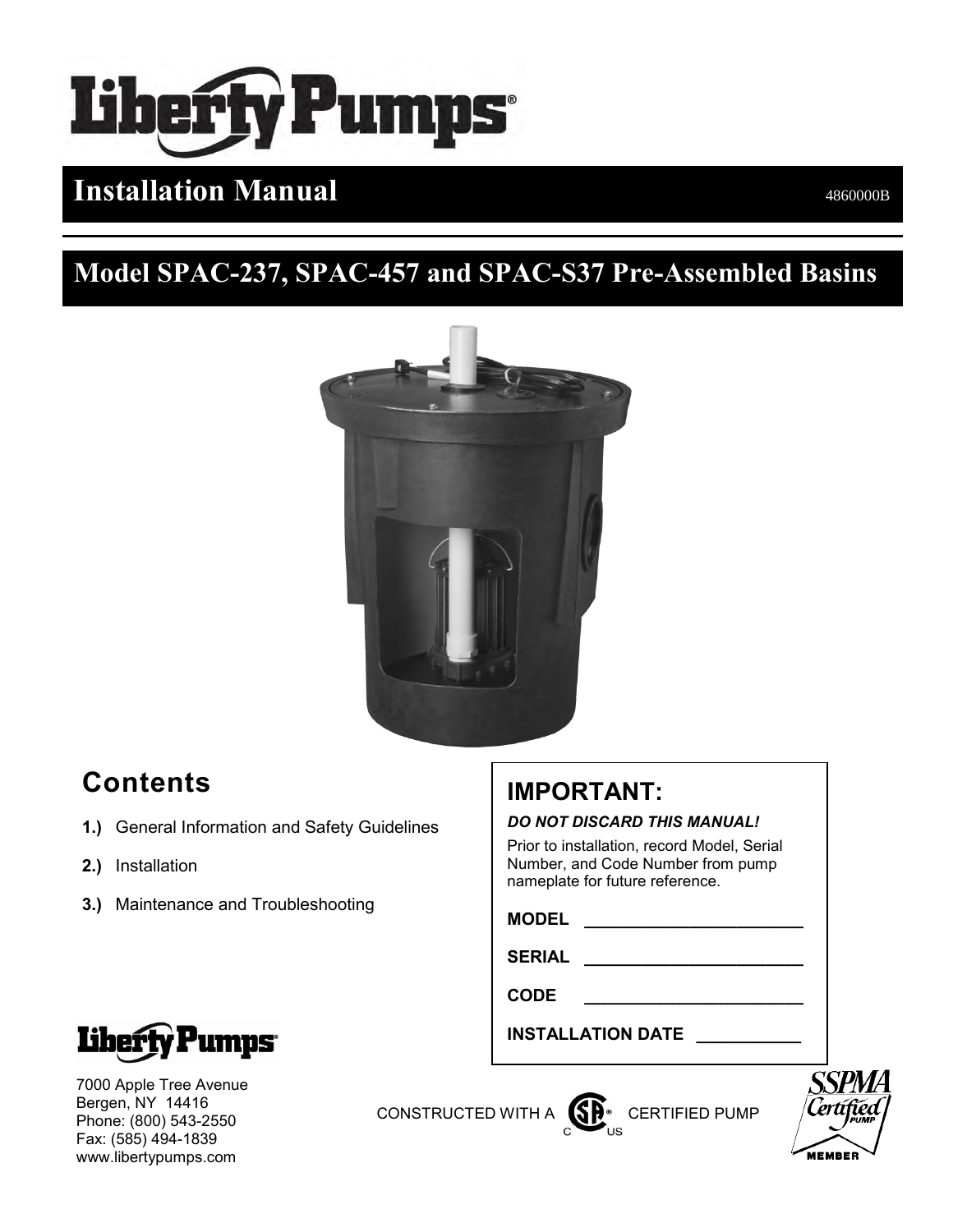## **1. General Information and Safety Guidelines**

Before installation, read the following instructions carefully. Each Liberty pump is individually factory tested to insure proper performance. Closely following these instructions will eliminate potential operating problems, assuring years of trouble-free service.

#### **A WARNING**

֦

- **Risk of electric shock**. Always disconnect the pump from the power source before handling or making adjustments.
- The electrical connections and wiring for a pump installation should only be made by qualified personnel.
- This pump is supplied with a grounding conductor and grounding-type attachment plug. To reduce the risk of electric shock, be certain that it is connected only to a properly grounded, grounding-type 15 Amp receptacle.
- Always wear rubber boots when water is on the floor and you must unplug the pump.
- DO NOT bypass grounding wires or remove ground prong from attachment plugs.
- DO NOT use an extension cord.
- This pump requires a separate, properly fused and grounded branch circuit. Make sure the power source is properly sized for the voltage and amperage requirements of the pump, as noted on the nameplate.
- The electrical outlet shall be within the length limitations of the pump power cord, and at least 4 feet above floor level to minimize possible hazards from flood conditions.
- The installation must be in accordance with the National Electric Code, Uniform Plumbing Code, International Plumbing Code, as well as all applicable local codes and ordinances.
- Sump and sewage pumps often handle materials which could cause illness or disease. Wear adequate protective clothing when working on a used pump or piping.
- Keep clear of suction and discharge openings. To prevent injury, never insert fingers into pump while it is plugged in.
- DO NOT use this product in applications where human contact with the pumped fluid is common (such as swimming pools, fountains, etc.)
- NEVER dispose of materials such as paint thinner or other chemicals down drains, as they can chemically attack and damage pump components, potentially causing product malfunction or failure.

#### **A CAUTION**

- DO NOT drain water that exceeds  $140^{\circ}F$  (60 $^{\circ}C$ ) into basin.
- DO NOT modify the pump in any way.
- DO NOT lift or carry pump by power cord.
- DO NOT remove any tags from pump or cords.
- If pump is installed during construction before power is available, it must be protected from the environment to prevent water from entering through the cord plug end, etc.

## **2. Installation**



#### **Fig. 1 – Typical Residential Installation**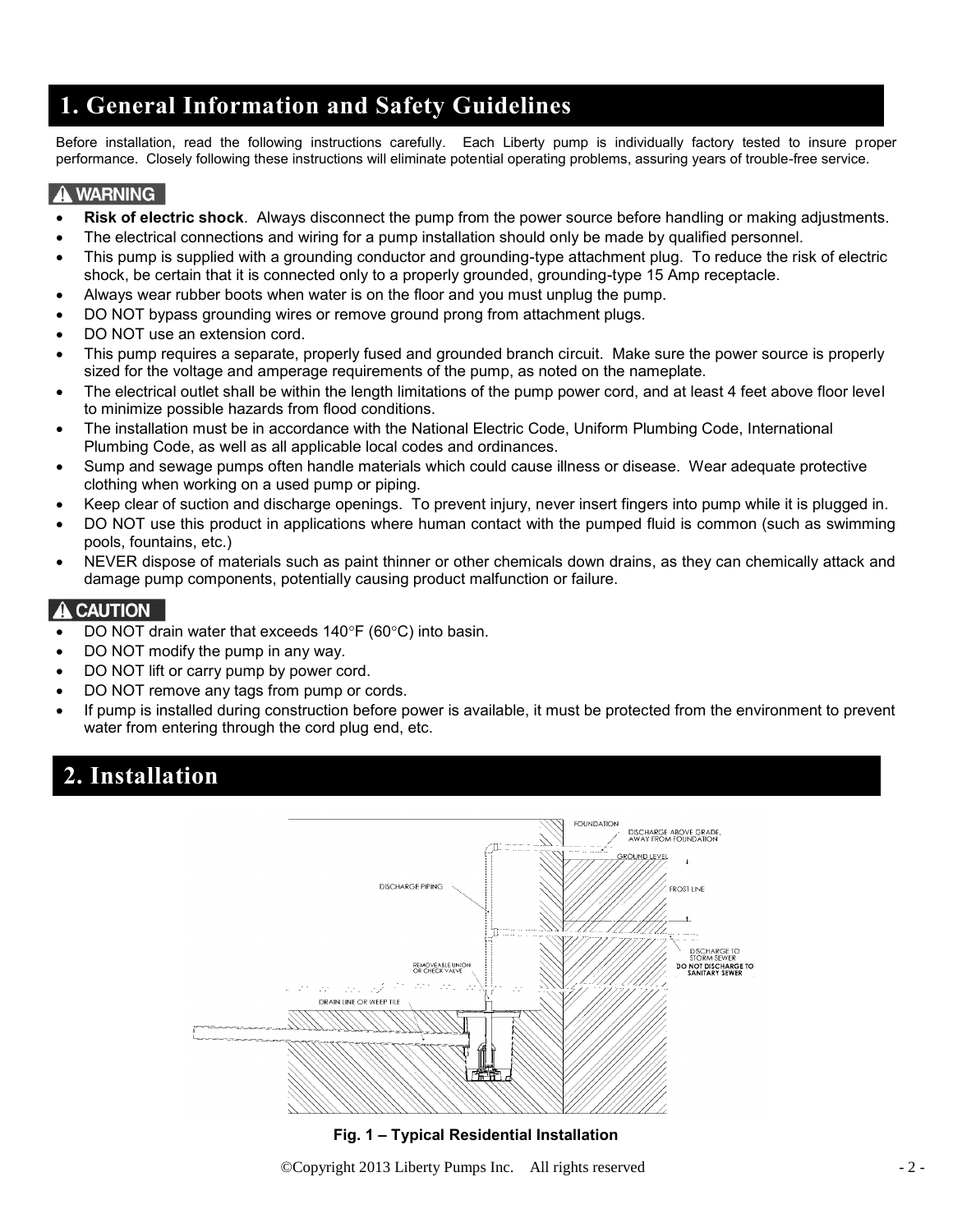**Application:** The SPAC-237, SPAC-457 and SPAC-S37 are designed as drop in sump pump solutions for residential applications. These systems come completely pre-assembled from the factory for a simple and worry free installation.

- A. **INLET:** The SPAC-237, SPAC-457 and SPAC-S37 are supplied with (2) 4" inlet pipe grommets. In order to install an inlet pipe, a 4" diameter hole must first be drilled in the round inlet recess on the side of the basin using a hole saw. Next, insert the supplied grommet into the recess in the side of the tank where the hole was just drilled. Finally slide the pipe into the grommet until it is fully seated against the stop. If an additional inlet pipe is desired, repeat the above steps for the opposite side of the tank.
- B. **DISCHARGE:** The SPAC-237, SPAC-457 and SPAC-S37 are supplied with a 1 ½", Schedule 40, PVC discharge pipe. The discharge pipe extends 4" above the basin cover. It is recommended that a compression style fitting is used to connect the system to the permanent plumbing within the home. The permanent plumbing should discharge the water in an area that will drain away from the building and foundation.
- C. **CHECK VALVE:** The SPAC-237, SPAC-457 and SPAC-S37 are not supplied with check valves. If the pump is short cycling, then a check valve may be required. This would prevent water from draining back through the discharge piping into the basin. When using a check valve, the discharge line must be protected from freezing by running the discharge deep enough below ground level to be beneath the frost line. See Fig. 1
- D. **POWER CORD:** The pump power cord is equipped with a grounding conductor and grounding-type 3-prong plug. It should be connected to a separately fused, grounded, 3-wire grounding-type receptacle of 15-amp capacity with the proper 115V. Make sure all electrical wiring and connections are in accordance with the National Electric Code and all applicable local codes.
- E. **BACK-UP PUMPS:** For added protection, consider the addition of a back-up pump such as *Liberty's SJ10A SumpJet* (water powered back up pump) or *Liberty's 441* (battery powered back-up pump). If no additional back up pump is installed, and there is risk of property damage in the event of flooding due to loss of pump operation, *Liberty's ALM-2* should also be considered as an additional means of protection. If an alarm is used, it must be connected to a separate electrical circuit.



#### **SPAC-Series Performance Curve 60Hz**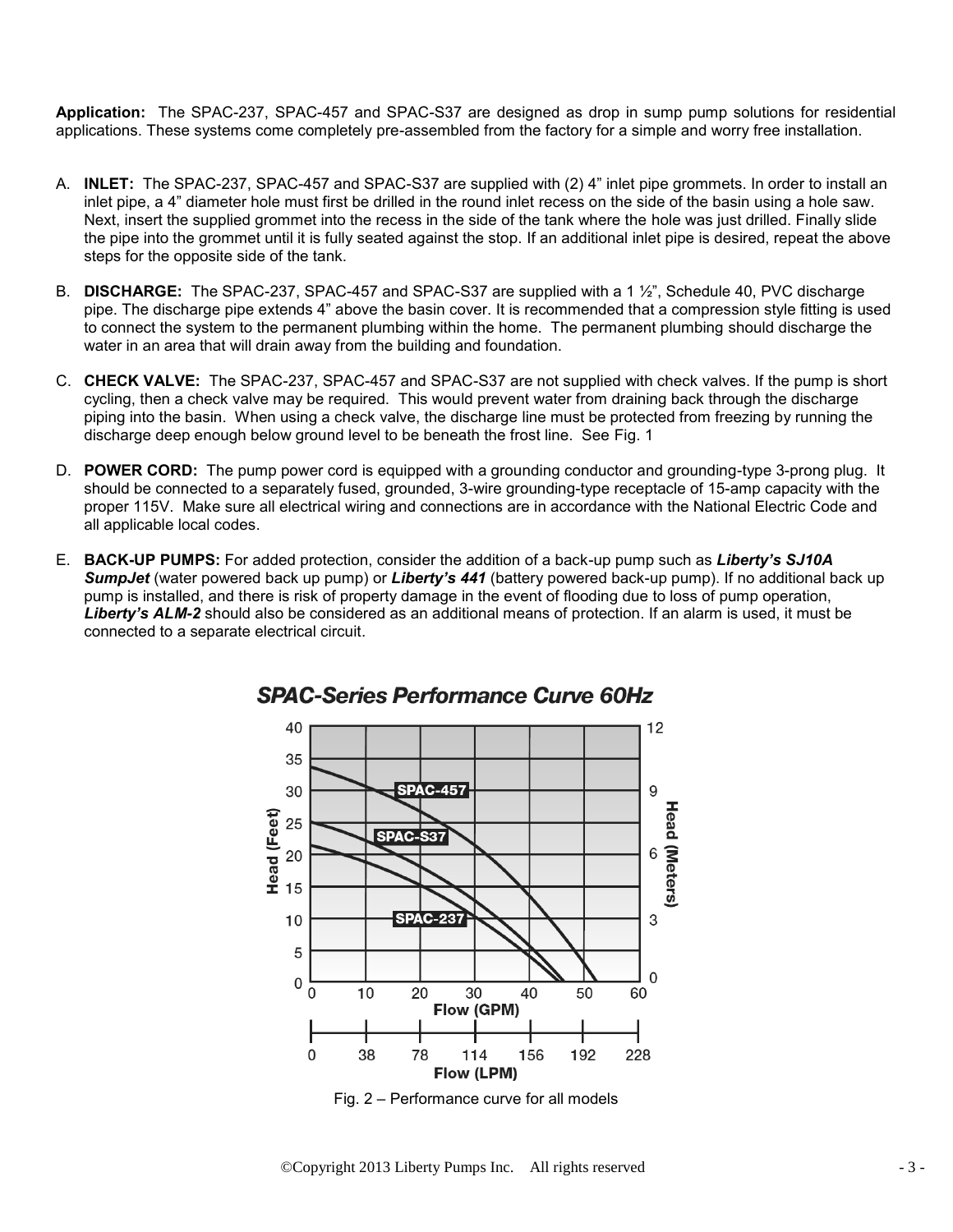## **3. Maintenance and Troubleshooting**

Each unit is individually factory tested to ensure proper adjustment and operation. If the unit fails to operate properly, carefully re-read the instructions and check that they have been followed correctly. Routine maintenance is not required on the pump itself, but associated connections may require occasional attention. Lint and other foreign objects should be removed from the basin periodically.

**NOTE:** Liberty Pumps, Inc. assumes no responsibility for damage or injury due to disassembly beyond float removal in the field. Disassembly, other than at Liberty Pumps or its authorized service centers, automatically voids warranty.

| Problem                                   | Cause                                                                                           | Correction                                                                                                                                        |
|-------------------------------------------|-------------------------------------------------------------------------------------------------|---------------------------------------------------------------------------------------------------------------------------------------------------|
| Pump will not turn on                     | Blown fuse or other interruption of<br>$\bullet$<br>power; improper voltage.                    | Check that the unit is securely plugged in.<br>$\bullet$<br>Have an electrician check all wiring for proper<br>connections and adequate capacity. |
|                                           | Defective switch or build-up on tank<br>wall restricting free movement of<br>float switch.      | Check that float is free to move. If build-up<br>$\bullet$<br>restricts float, clean and reinstall. Otherwise,<br>consult factory.                |
| Pump runs or hums<br>but does not pump    | Discharge is blocked or restricted.<br>$\bullet$                                                | Check the discharge line for blockage, including<br>$\bullet$<br>ice if the line passes through or into cold areas.                               |
|                                           | Check valve is stuck closed or<br>installed wrong.                                              | If present, remove and examine for freedom of<br>$\bullet$<br>operation and proper installation.                                                  |
|                                           | Total lift height has been reached<br>$\bullet$<br>(see Fig. 2)                                 | Try routing pipe to a lower level. If not possible,<br>$\bullet$<br>a larger pump may need to be installed in the<br>basin.                       |
|                                           | Pump impeller is jammed.                                                                        | *Disassemble the receiver and bottom base of<br>$\bullet$<br>pump. Remove foreign material. Reassemble.                                           |
|                                           | Defective switch.                                                                               | Check that float is free to move. If build-up<br>$\bullet$<br>restricts float, clean and reinstall. Otherwise,<br>consult factory.                |
| Pump does not turn off                    | Defective switch or build-up on tank<br>٠<br>wall restricting free movement of<br>float switch. | Check that float is free to move. If build-up<br>$\bullet$<br>restricts float, clean and reinstall. Otherwise,<br>consult factory.                |
| Pump sprays water<br>from side of housing | This is normal due to factory drilled<br>$\bullet$<br>air-bleed hole                            | No action required<br>$\bullet$                                                                                                                   |
| Pump operates noisily                     | Foreign objects in impeller cavity.<br>$\bullet$                                                | *Disassemble the receiver and bottom base of<br>$\bullet$<br>pump. Remove foreign material. Reassemble.                                           |
|                                           | Broken impeller                                                                                 | Consult the factory for information regarding the<br>$\bullet$<br>replacement of impeller.                                                        |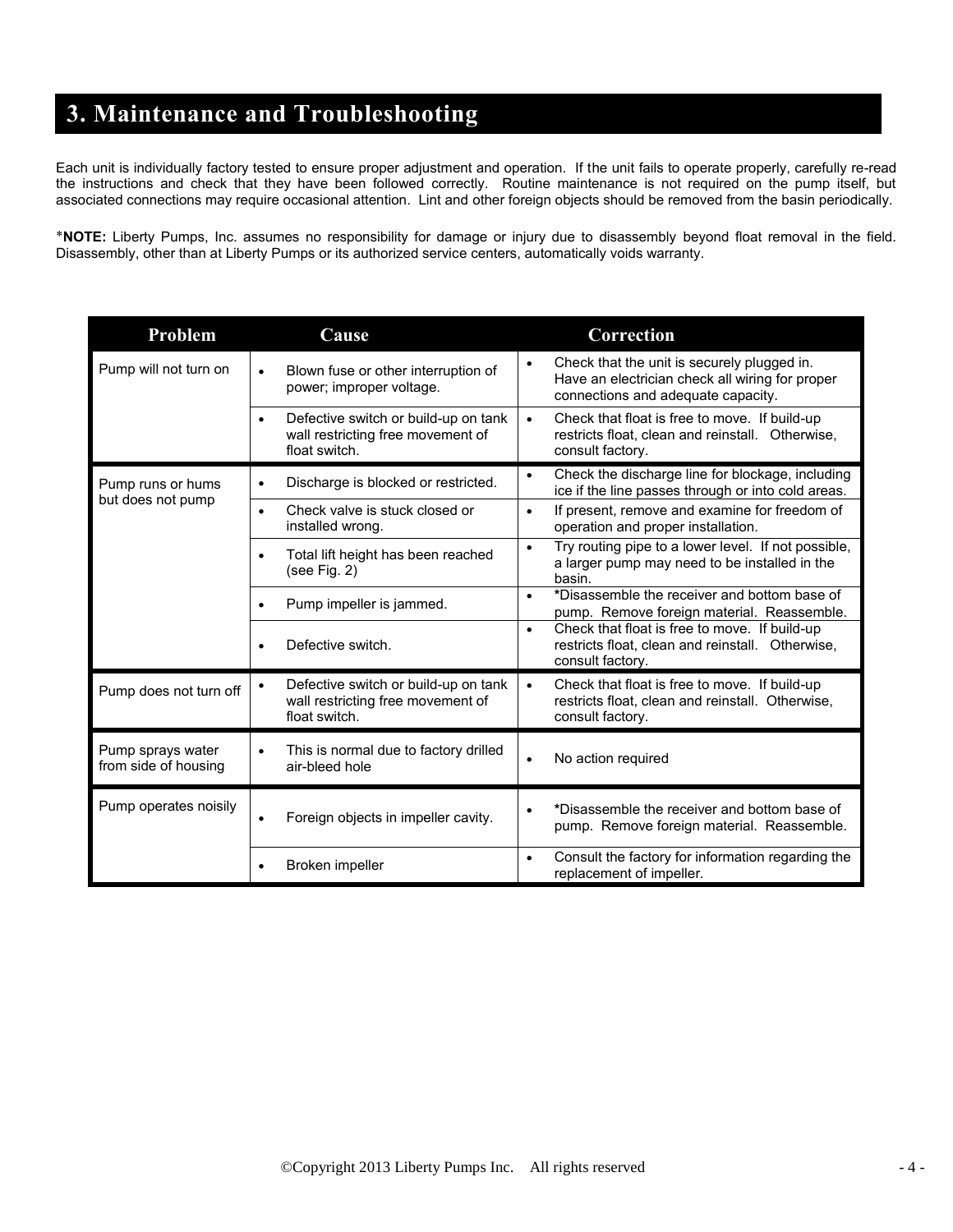## **4. 3 Year Limited Warranty**

Liberty Pumps, Inc. warrants that pumps of its manufacture are free from all factory defects in material and workmanship for a period of 3 years from the date of purchase. The date of purchase shall be determined by a dated sales receipt noting the model and serial number of the pump. The dated sales receipt must accompany the returned pump if the date of return is more than 3 years from the "CODE" (date of manufacture) number noted on the pump nameplate.

The manufacturer's obligation under this Warranty shall be limited to the repair or replacement of any parts found by the manufacturer to be defective, provided the part or assembly is returned freight prepaid to the manufacturer or its authorized service center, and provided that none of the following warranty-voiding characteristics are evident.

The manufacturer shall not be liable under this Warranty if the product has not been properly installed; if it has been disassembled, modified, abused or tampered with; if the electrical cord has been cut, damaged or spliced; if the pump discharge has been reduced in size; if the pump has been used in water temperatures above the advertised rating, or water containing sand, lime, cement, gravel or other abrasives; if the product has been used to pump chemicals or hydrocarbons; if a non-submersible motor has been subjected to excessive moisture; or if the label bearing the serial, model and code number has been removed. Liberty Pumps, Inc. shall not be liable for any loss, damage or expenses resulting from installation or use of its products, or for consequential damages, including costs of removal, reinstallation or transportation.

There is no other express warranty. All implied warranties, including those of merchantability and fitness for a particular purpose, are limited to three years from the date of purchase.

This Warranty contains the exclusive remedy of the purchaser, and, where permitted, liability for consequential or incidental damages under any and all warranties are excluded.



7000 Apple Tree Avenue Bergen, NY 14416 Phone: (800) 543-2550 Fax: (585) 494-1839 www.libertypumps.com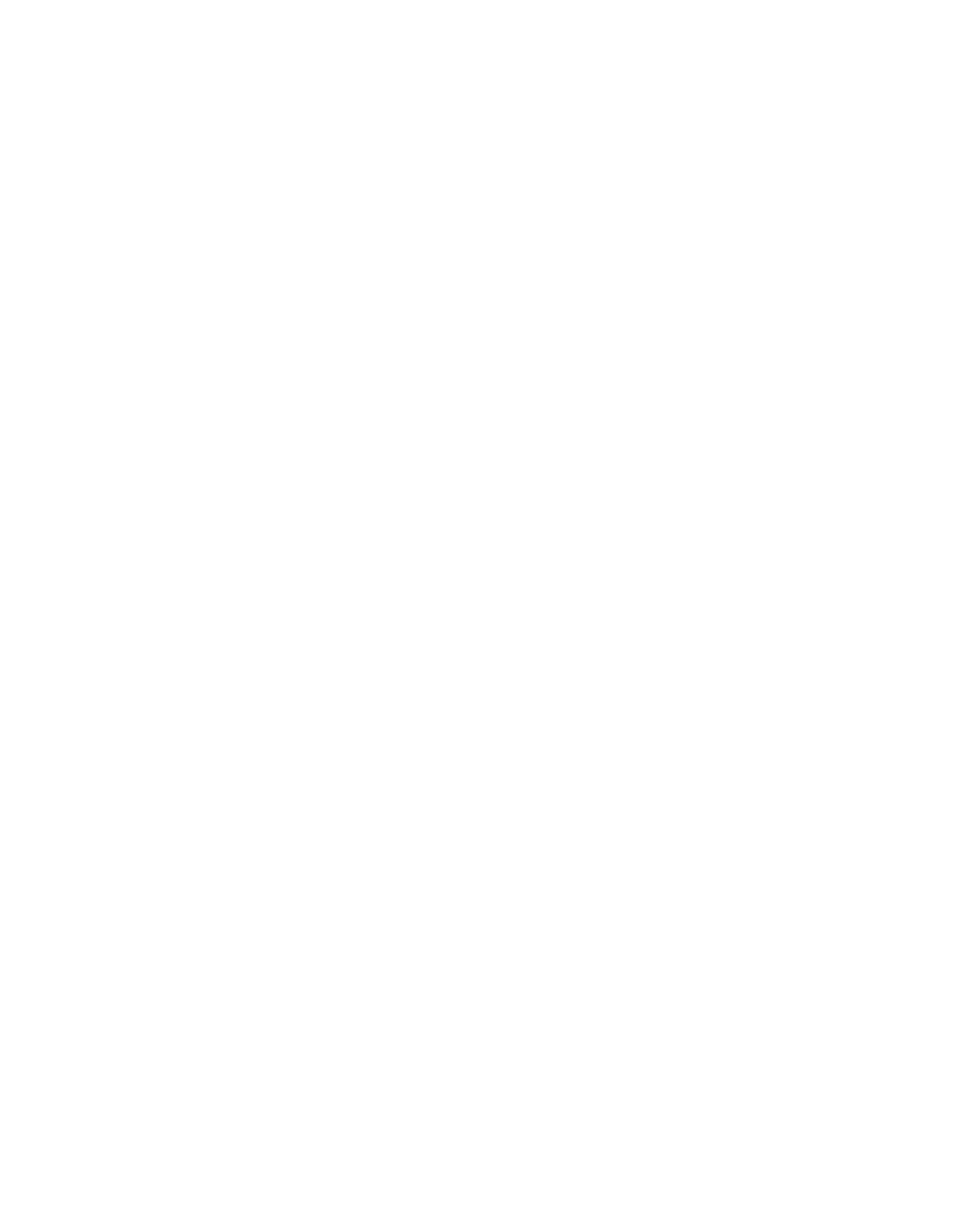# erly Pumps n)

# **Manuel d'installation and the Community of the Community of the AS60000B**

# **Modèles SPAC-237, SPAC-457 et SPAC-S37, bassins prémontés**



## **Table des matières**

- **1.)** Renseignements généraux et consignes de sécurité
- **2.)** Installation
- **3.)** Entretien et dépannage

## **IMPORTANT :**

*NE PAS JETER CE MANUEL!*

Avant l'installation, noter les numéros de modèle, de série et de code qui figurent sur la plaque signalétique pour éventuellement s'y référer.

**MODÈLE \_\_\_\_\_\_\_\_\_\_\_\_\_\_\_\_\_\_\_\_\_\_\_**

**SÉRIE \_\_\_\_\_\_\_\_\_\_\_\_\_\_\_\_\_\_\_\_\_\_\_**

**CODE \_\_\_\_\_\_\_\_\_\_\_\_\_\_\_\_\_\_\_\_\_\_\_**

**DATE D'INSTALLATION \_\_\_\_\_\_\_\_\_\_\_**



7000 Apple Tree Avenue Bergen (NY) 14416 Téléphone : (800) 543-2550 Télécopieur : (585) 494-1839 www.libertypumps.com

CONSTRUIT AVEC UNE POMPE CERTIFIÉE



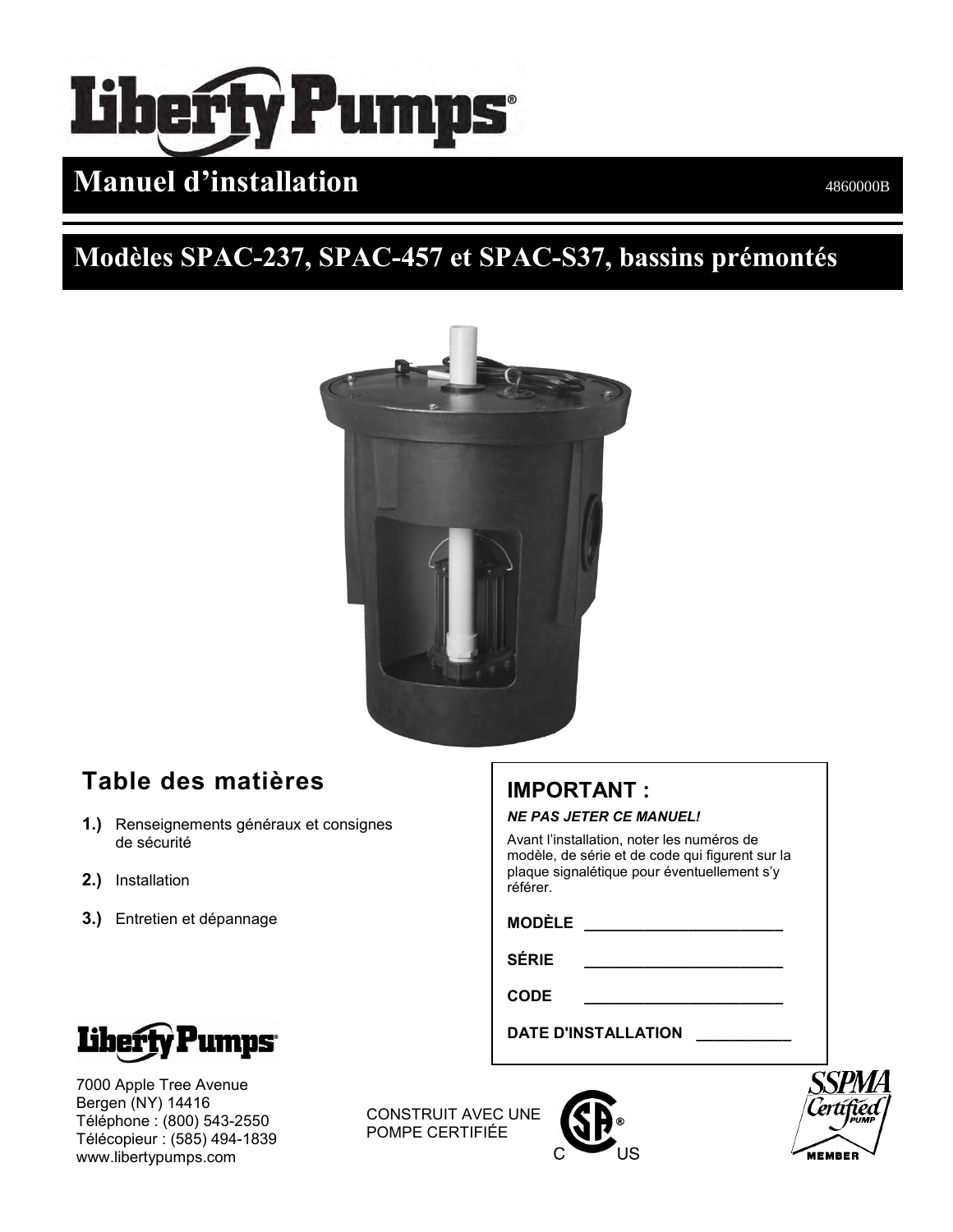## **1. Renseignements généraux et consignes de sécurité**

Lire attentivement les directives avant d'effectuer l'installation. Chaque pompe de marque Liberty est testée individuellement en usine pour assurer un bon fonctionnement. Le fait de suivre ces directives à la lettre éliminera les risques de dysfonctionnement et assurera des années de fonctionnement sans soucis.

#### A MISE EN GARDE

- **Danger d'électrocution**. Toujours débrancher la pompe de l'alimentation électrique avant de la manipuler ou d'y effectuer des réglages.
- Les raccords électriques et le câblage pour l'installation de la pompe ne devraient être effectués que par des professionnels qualifiés.
- Cette pompe est fournie avec un conducteur de mise à la terre et une fiche de branchement de type mise à la terre. Afin de réduire les dangers d'électrocution, s'assurer que celle-ci est raccordée seulement à une prise de 15 ampères correctement mise à la terre.
- Toujours porter des bottes de caoutchouc lorsqu'il y a de l'eau sur le plancher et qu'il est nécessaire de débrancher la pompe.
- NE PAS dévier les fils de mise à la terre ou retirer la broche de mise à la terre des fiches de branchement.
- NE PAS utiliser de rallonge électrique.
- Cette pompe nécessite un circuit de dérivation dédié correctement protégé par un fusible et mis à la terre. S'assurer que la tension et l'intensité du courant électrique de la source d'alimentation électrique sont suffisantes pour répondre aux exigences de la pompe, telles qu'indiquées sur la plaque signalétique.
- La prise électrique doit se trouver à la portée du cordon d'alimentation de la pompe et à au moins 1,2 m (4 pi) audessus du niveau du plancher pour minimiser les dangers liés à une inondation.
- L'installation doit être faite en respectant le Code national de l'électricité, le Uniform Plumbing Code, le Code international de plomberie ainsi que tous les codes locaux et règlements en vigueur.
- Les pompes d'assèchement et de système d'égout traitent souvent des matières pouvant causer des maladies. Porter des vêtements protecteurs adéquats pour manipuler une pompe ou de la tuyauterie ayant déjà servi.
- Demeurer à l'écart des orifices d'aspiration et d'évacuation. Afin de prévenir les blessures, ne jamais insérer les doigts dans la pompe alors qu'elle est branchée.
- NE PAS utiliser ce produit pour les installations où le contact humain avec les liquides pompés est fréquent (piscines, fontaines, etc.)
- NE JAMAIS disposer de matériaux comme du solvant à peinture ou d'autres produits chimiques en les vidant dans l'avaloir, car ils peuvent attaquer chimiquement et endommager les composants de la pompe, causant éventuellement son mauvais fonctionnement ou sa défaillance.

#### A AVERTISSEMENT

- NE PAS vider dans le bassin de l'eau dont la température est supérieure à 60 °C (140 °F)
- NE PAS modifier la pompe, de quelque manière que ce soit.
- NE PAS soulever ou transporter la pompe par son cordon d'alimentation.
- NE PAS retirer les étiquettes de la pompe ou des cordons.
- Si la pompe est installée durant la construction, avant que l'alimentation électrique ne soit disponible, il est important de la garder à l'abri afin d'empêcher que de l'eau ne pénètre par l'extrémité du cordon, etc.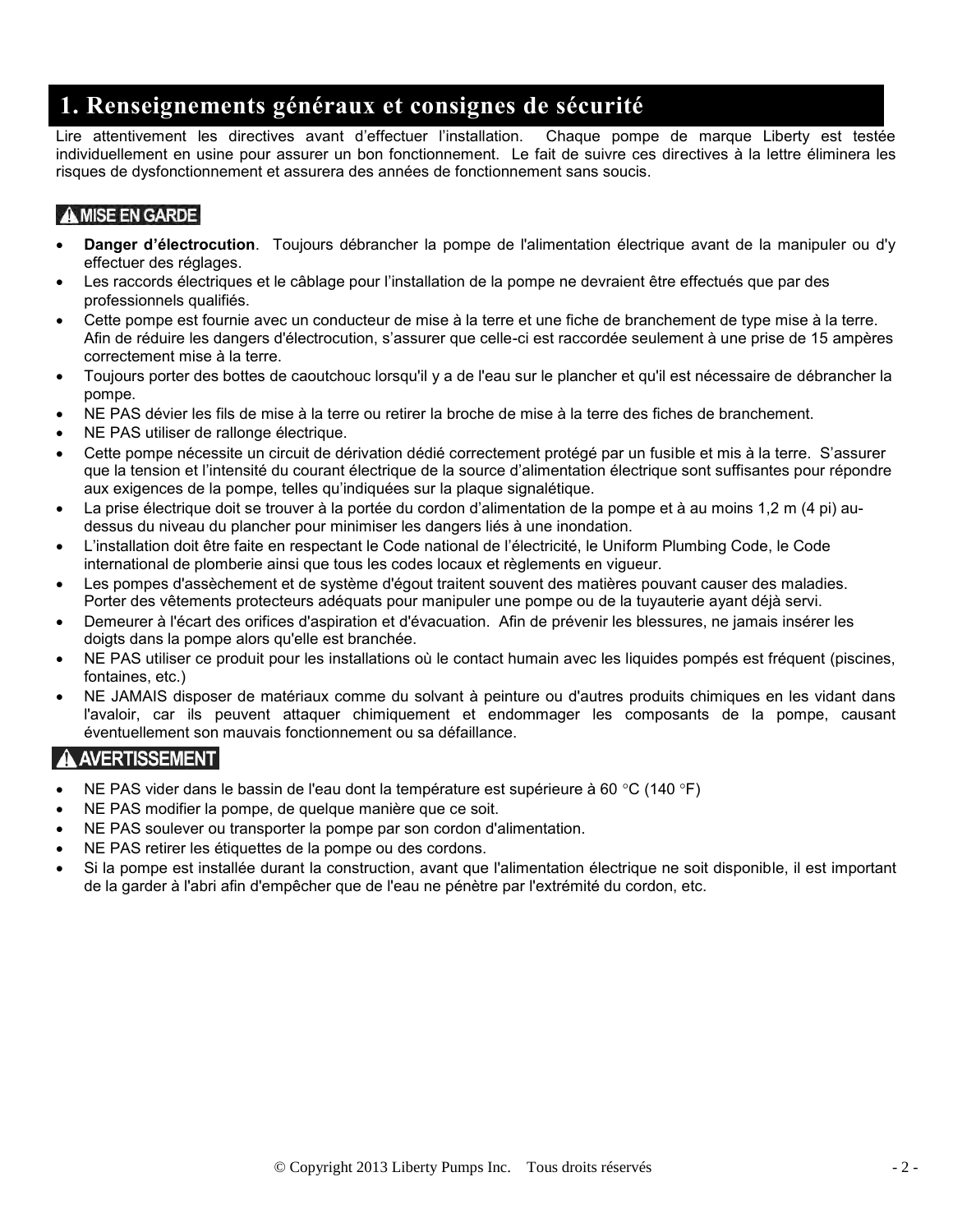## **2. Installation**



**Fig. 1 – Installation résidentielle type** 

**Utilisation :** Les modèles SPAC-237, SPAC-457 et SPAC-S37 sont des pompes d'assèchement submersibles conçues pour une utilisation domestique. Ces systèmes sont vendus entièrement montés en usine afin de permettre une installation simple et sans tracas.

- A. **ENTRÉE :** Les modèles SPAC-237, SPAC-457 et SPAC-S37 sont vendus avec deux (2) œillets à tuyau de 4 po. Afin d'installer un tuyau d'entrée, percer d'abord un trou d'un diamètre de 4 po dans la cunette d'admission ronde située sur le côté du bassin à l'aide d'une scie à perforer. Insérer ensuite l'œillet fourni dans le nouvel orifice percé de la cunette située sur le côté du réservoir. Finalement, glisser le tuyau dans l'œillet jusqu'à ce qu'il soit bien appuyé contre le butoir. S'il est nécessaire d'installer un second tuyau d'admission, répéter les étapes décrites ci-dessus de l'autre côté du réservoir.
- B. **SORTIE :** Les modèles SPAC-237, SPAC-457 et SPAC-S37 sont vendus avec un tuyau d'évacuation de 1½ po en PVC de nomenclature 40. Le tuyau d'évacuation dépasse de 4 po (10,16 cm) le couvercle du bassin. On recommande d'installer une bague de compression pour raccorder le système à la plomberie permanente de la maison. La plomberie permanente doit évacuer l'eau dans une zone qui permettra son écoulement loin de l'immeuble et de sa fondation.
- C. **CLAPET ANTIRETOUR :** Les modèles SPAC-237, SPAC-457 et SPAC-S37 ne sont pas munis de clapets antiretour. Si les cycles de la pompe sont courts, l'installation d'un clapet antiretour peut être nécessaire. Sa fonction est d'empêcher l'eau de pénétrer dans le tuyau d'évacuation et de revenir dans le bassin. Si un clapet antiretour est installé, la canalisation d'évacuation doit être protégée contre le gel en l'installant à une profondeur suffisante, sous le niveau de gel. Voir fig. 1
- D. **CORDON D'ALIMENTATION ÉLECTRIQUE :** Le cordon d'alimentation électrique de la pompe est muni d'un conducteur de mise à la terre et d'une fiche de branchement de type mise à la terre. Il devrait être branché à une fiche à trois branches de 115 volts avec fusible indépendant et mise à la terre d'une intensité de 15 ampères dont la tension de 115 V. S'assurer que tous les câbles et raccordements électriques sont conformes au code national de l'électricité et aux codes locaux en vigueur.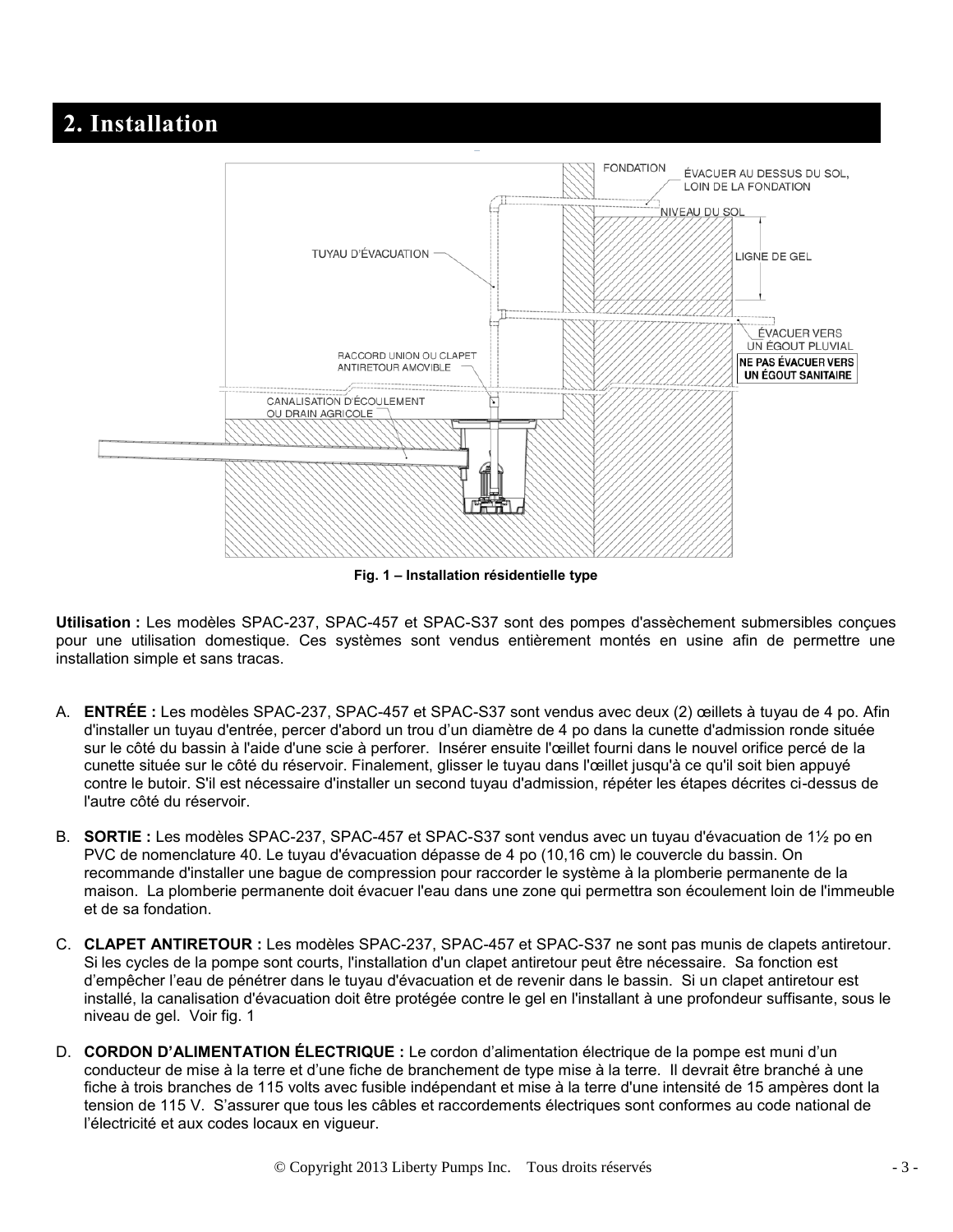E. **POMPES AUXILIAIRES :** Pour plus de protection, envisager l'ajout d'une pompe de secours, comme une pompe d'assèchement *Liberty's SJ10A SumpJet* (pompe auxiliaire alimentée à l'eau avec alarme) ou *Liberty's 441* (pompe de secours à piles). Lorsqu'aucune pompe auxiliaire n'est installée et qu'il y a risque de dommages matériels en raison d'une inondation attribuable à une panne de la pompe, l'installation du système *Liberty's ALM-2* comme méthode supplémentaire de protection est également recommandée. Lorsqu'une alarme est utilisée, elle doit être raccordée à un circuit électrique distinct.



Courbe de rendement 60 Hz de série SPAC

Fig. 2- Courbe de rendement pour tous les modèles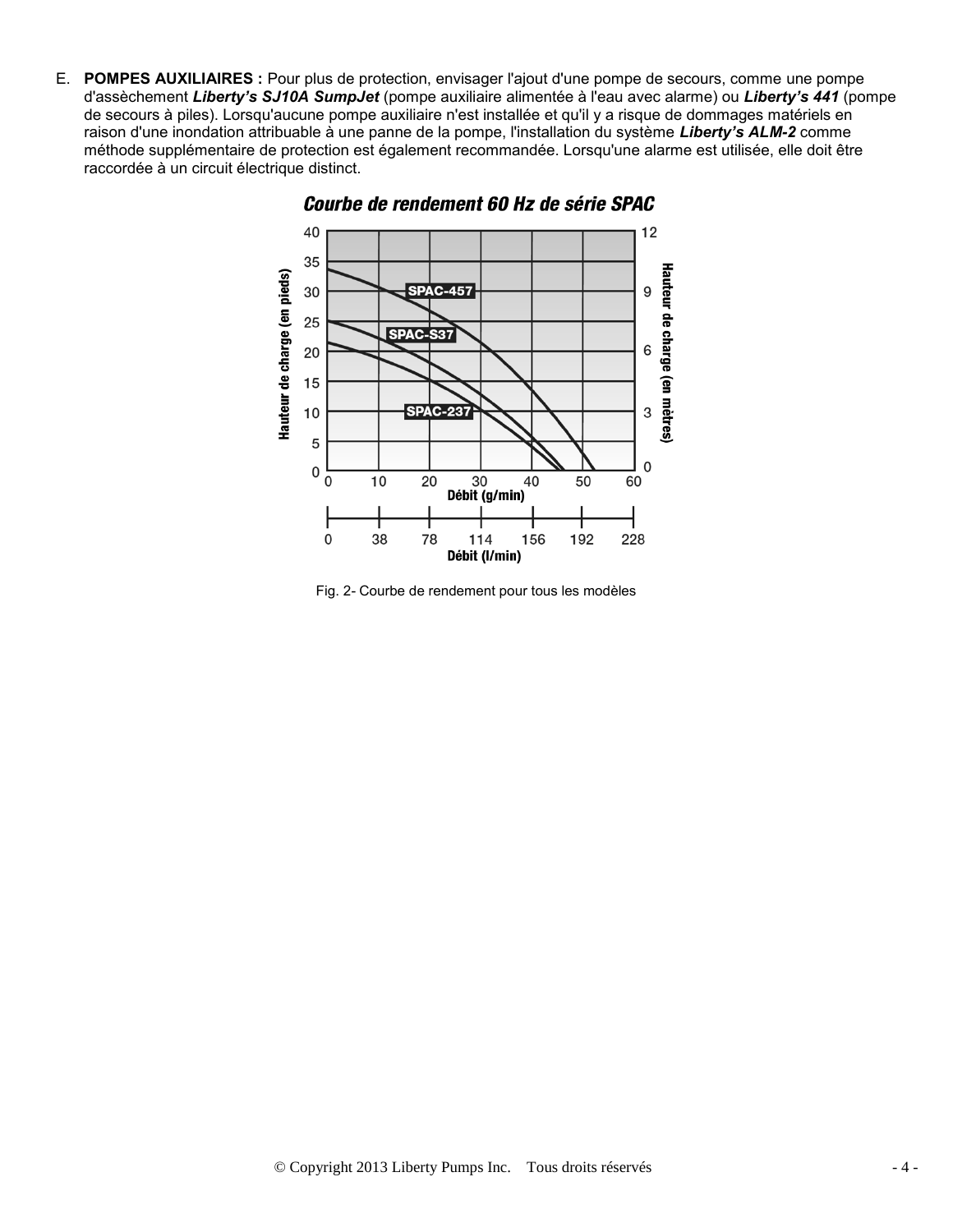## **3. Entretien et dépannage**

Chaque appareil est testé individuellement en usine pour assurer un bon réglage et un fonctionnement adéquat. Si l'appareil ne fonctionne pas correctement, relire attentivement les directives pour vérifier qu'elles ont été correctement suivies. Il n'est pas nécessaire d'effectuer des travaux réguliers d'entretien sur la pompe en elle-même, mais les raccordements peuvent occasionnellement en nécessiter. Les charpies et les corps étrangers devraient être retirés régulièrement du bassin.

**REMARQUE :** Liberty Pumps, Inc. n'est pas responsable des dommages ou blessures résultant d'un démontage sur place, au-delà du retrait du flotteur. Le démontage effectué ailleurs que chez Liberty Pumps ou à l'un de ses centres de services autorisés annule automatiquement la garantie.

| Problème                                                              | Cause                                                                                                                                                    | <b>Mesure correctrice</b>                                                                                                                                                                                           |
|-----------------------------------------------------------------------|----------------------------------------------------------------------------------------------------------------------------------------------------------|---------------------------------------------------------------------------------------------------------------------------------------------------------------------------------------------------------------------|
| La pompe refuse de<br>s'allumer.                                      | Fusible brûlé ou autre interruption<br>$\bullet$<br>d'alimentation, tension inadéquate.                                                                  | S'assurer que le branchement de l'appareil est<br>$\bullet$<br>sécuritaire. Demander à un électricien de<br>vérifier tous les câbles au niveau des<br>branchements et de s'assurer que la capacité<br>est adéquate. |
|                                                                       | Interrupteur défectueux ou<br>accumulation sur la paroi du<br>réservoir restreignant le<br>mouvement libre de l'interrupteur à<br>flotteur.              | Vérifier si le flotteur bouge librement. Si une<br>$\bullet$<br>accumulation limite les mouvements du flotteur,<br>nettoyer et réinstaller. Autrement, consulter le<br>fabricant.                                   |
| La pompe tourne ou<br>gronde, mais ne<br>pompe pas.                   | Conduits d'évacuation bloqués ou<br>$\bullet$<br>restreints.                                                                                             | Vérifier dans la canalisation d'évacuation qu'il<br>$\bullet$<br>n'y ait pas de blocage, y compris la formation<br>de glace si la canalisation se trouve dans des<br>zones froides ou les traverse.                 |
|                                                                       | Clapet antiretour bloqué en position<br>$\bullet$<br>fermée ou incorrectement installé.                                                                  | S'il y en a un, retirer et vérifier qu'il fonctionne<br>$\bullet$<br>librement et qu'il est bien installé.                                                                                                          |
|                                                                       | Capacité de charge ascensionnelle<br>$\bullet$<br>totale atteinte (voir fig. 2)                                                                          | Essayer de rediriger le tuyau à un niveau<br>$\bullet$<br>inférieur. Si c'est impossible, il faut<br>probablement installer une pompe plus<br>puissante dans le bassin.                                             |
|                                                                       | Rotor de la pompe bloqué.                                                                                                                                | *Démonter le contenant et la base de la pompe.<br>$\bullet$<br>Retirer les corps étrangers. Remonter.                                                                                                               |
|                                                                       | Interrupteur défectueux.<br>$\bullet$                                                                                                                    | Vérifier si le flotteur bouge librement. Si une<br>$\bullet$<br>accumulation limite les mouvements du flotteur,<br>nettoyer et réinstaller. Autrement, consulter le<br>fabricant.                                   |
| La pompe refuse de<br>s'éteindre.                                     | Interrupteur défectueux ou<br>$\bullet$<br>accumulation sur la paroi du<br>réservoir restreignant le<br>mouvement libre de l'interrupteur à<br>flotteur. | Vérifier si le flotteur bouge librement. Si une<br>$\bullet$<br>accumulation limite les mouvements du flotteur,<br>nettoyer et réinstaller. Autrement, consulter le<br>fabricant.                                   |
| De l'eau est vaporisée<br>à partir du côté du<br>boîtier de la pompe. | Ce phénomène est normal en<br>$\bullet$<br>raison de l'orifice d'évacuation de<br>l'air percé en usine.                                                  | Aucune action nécessaire.<br>$\bullet$                                                                                                                                                                              |
| La pompe fait du bruit.                                               | Corps étrangers dans les cavités<br>$\bullet$<br>du rotor.                                                                                               | *Démonter le contenant et la base de la pompe.<br>$\bullet$<br>Retirer les corps étrangers. Remonter.                                                                                                               |
|                                                                       | Rotor brisé.                                                                                                                                             | Consulter le fabricant pour obtenir de<br>$\bullet$<br>l'information au sujet du remplacement du rotor.                                                                                                             |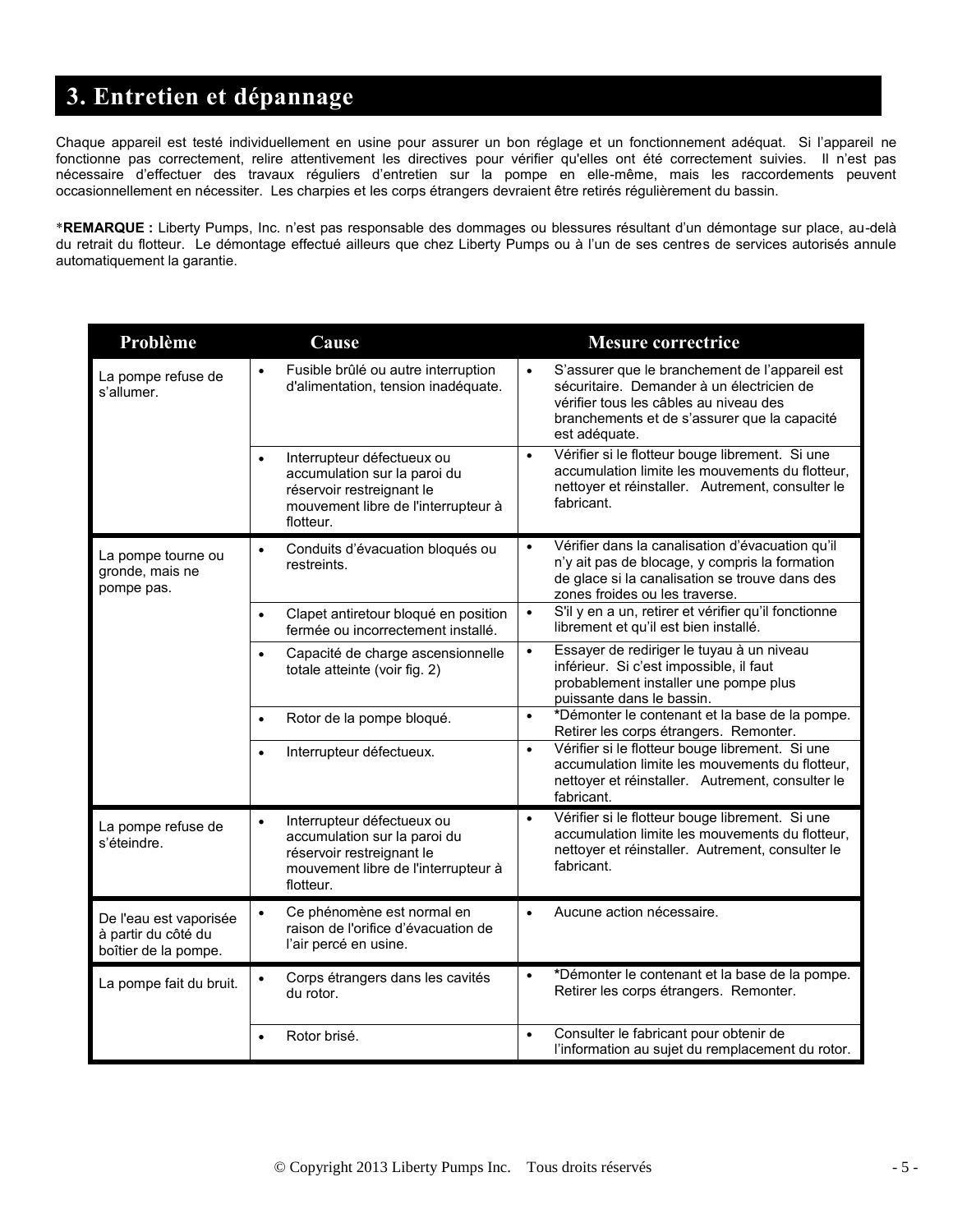### **4. Garantie limitée de 3 ans**

Liberty Pumps, Inc. garantit que les pompes sortant de son usine sont exemptes de tout défaut de matériau et de fabrication pour une période de 3 ans à partir de la date d'achat. La date d'achat sera établie par une facture d'achat datée indiquant les numéros de modèle et de série de la pompe. La pompe retournée doit être accompagnée de la facture d'achat datée si la date de retour se situe à plus de 3 ans du numéro de « CODE » (date de fabrication) indiqué sur la plaque signalétique de la pompe.

L'obligation de garantie du fabricant se limite à la réparation ou au remplacement de toute pièce jugée défectueuse par le fabricant, à condition que la pièce ou l'appareil soient retournés franco de port au fabricant ou à son centre d'entretien autorisé et à condition qu'il n'y ait aucune preuve que les critères suivants annulant la garantie sont en cause.

Le fabricant ne peut en aucun cas être tenu responsable, selon les dispositions de cette garantie, si le produit n'a pas été correctement installé; s'il a été démonté, modifié, soumis à un usage abusif ou endommagé; si le cordon électrique a été coupé, endommagé ou ligaturé; si la taille du tuyau d'évacuation de la pompe a été réduite; si la pompe a été utilisée pour pomper de l'eau d'une température supérieure aux recommandations ci-dessus ou de l'eau contenant du sable, de la chaux, du ciment, du gravier ou autres matières abrasives; si le produit a été utilisé pour pomper des produits chimiques ou des hydrocarbures; si un moteur non submersible a été exposé à de l'humidité excessive; ou si l'étiquette portant le numéro de série, de modèle et de code a été retirée. Liberty Pumps, Inc. ne pourra être tenue responsable des pertes, dommages, frais attribuables à l'installation ou l'utilisation de ses produits ni pour les dommages accessoires ou consécutifs, y compris les coûts de retrait, de réinstallation ou de transport.

Il n'y a aucune autre garantie expresse. Toute garantie implicite, y compris celles de qualité marchande et d'aptitude à une fin particulière est limitée à trois ans à partir de la date d'achat.

Cette garantie contient le recours exclusif de l'acheteur et exclut, lorsque permis par la loi, toute responsabilité pour dommages consécutifs ou accessoires en vertu de toutes autres garanties.



7000 Apple Tree Avenue Bergen (NY) 14416 Téléphone : (800) 543-2550 Télécopieur : (585) 494-1839 www.libertypumps.com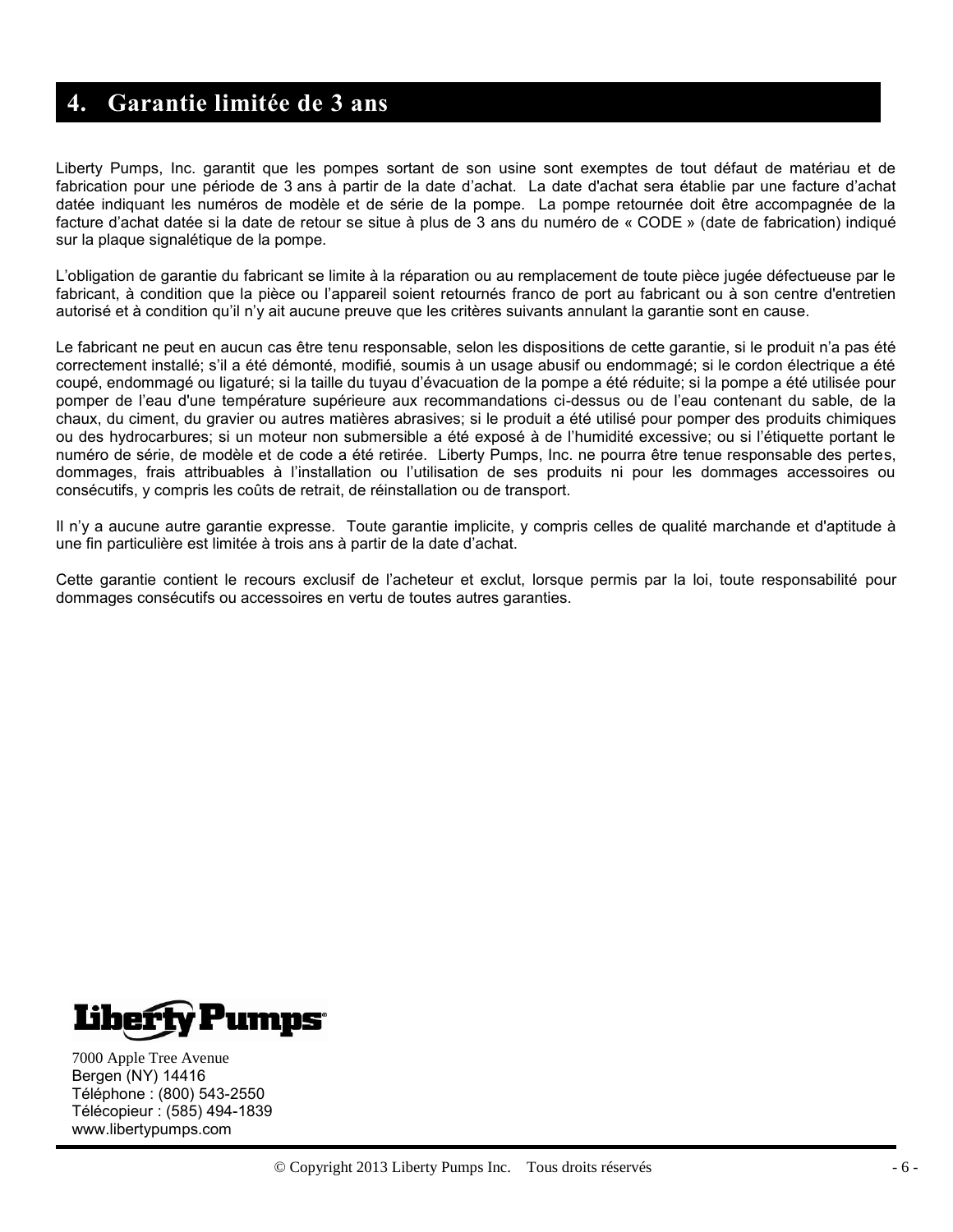# **Liberty Pumps**

# **Manual de instalación** 4860000B

## **Cubetas preensambladas modelos SPAC-237, SPAC-457 y SPAC-S37**



# **Índice**

- **1.)** Información general y recomendaciones de seguridad
- **2.)** Instalación
- **3.)** Mantenimiento y diagnóstico de problemas

# **IMPORTANTE:**

#### *¡CONSERVE ESTE MANUAL!*

Apunte el modelo, el número de serie y el código que aparecen en la placa de la bomba antes de instalarla para que le sirvan de referencia en el futuro.

**MODELO\_\_\_\_\_\_\_\_\_\_\_\_\_\_\_\_\_\_\_\_\_\_\_\_\_\_\_\_\_\_\_\_**

**NÚMERO DE SERIE \_\_\_\_\_\_\_\_\_\_\_\_\_\_\_\_\_\_**\_\_\_\_\_

**CÓDIGO \_\_\_\_\_\_\_\_\_\_\_\_\_\_\_\_\_\_\_\_\_\_\_\_\_\_\_\_\_\_\_\_**

**FECHA DE INSTALACIÓN \_\_\_\_\_\_\_\_\_\_\_\_\_\_\_\_**



7000 Apple Tree Avenue Bergen, NY 14416 Teléfono: (800) 543-2550 Fax: (585) 494-1839 www.libertypumps.com

CONSTRUIDAS CON UNA **CONSTRUIDAS** 



**CERTIFICADA** 

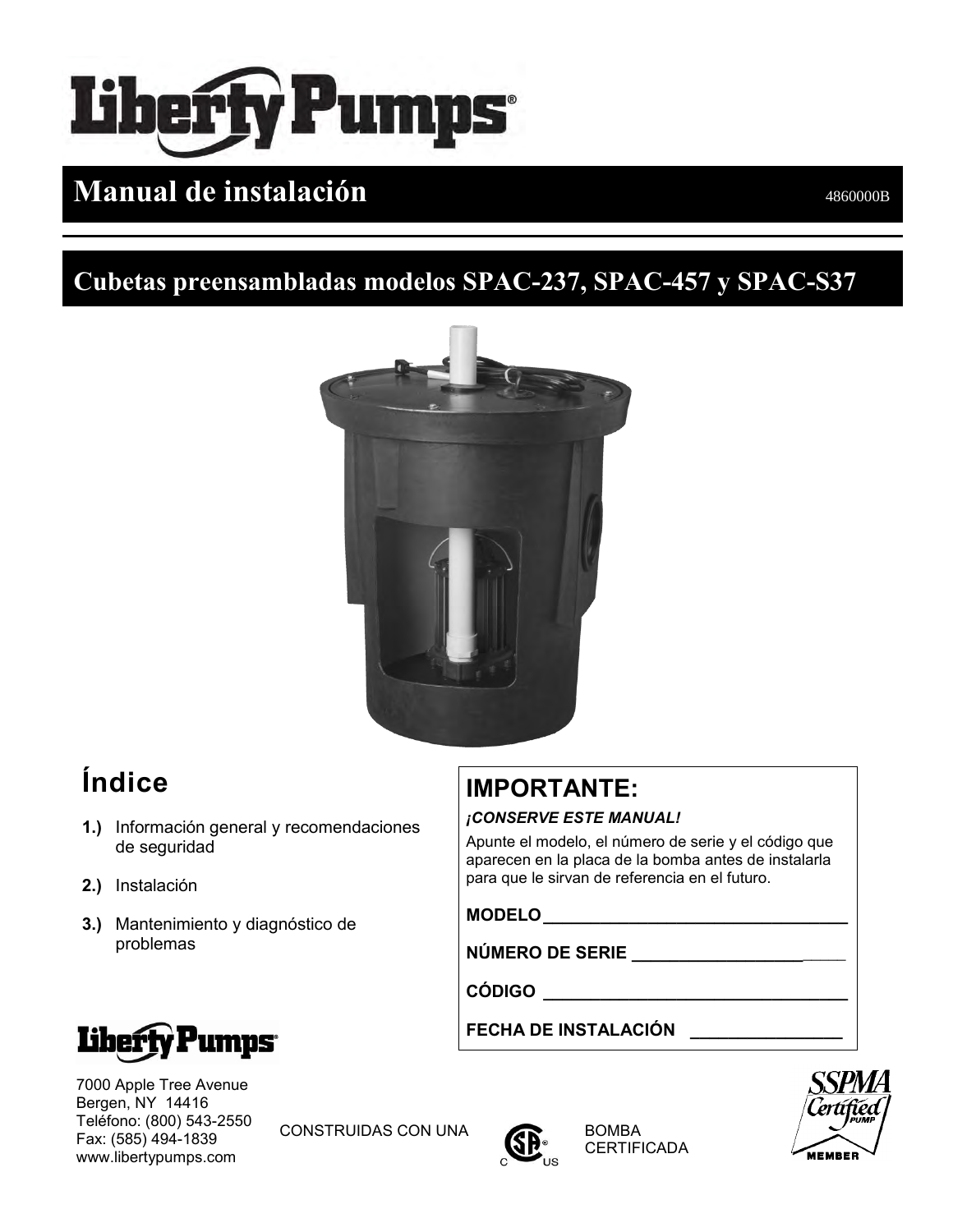## **1. Información general y recomendaciones de seguridad**

Lea con atención estas instrucciones antes de instalar la unidad. Todas las bombas de Liberty se someten individualmente a pruebas en fábrica para garantizar un funcionamiento adecuado. Siga estas instrucciones al pie de la letra para prevenir problemas de funcionamiento y asegurar años de servicio satisfactorio.

#### **A ADVERTENCIA**

֦

- **Riesgo de descarga eléctrica**. Desconecte la bomba siempre que vaya a moverla o a realizar algún ajuste.
- Solo el personal calificado podrá encargarse de instalar las conexiones y los cables eléctricos necesarios para montar la bomba.
- Esta unidad viene con un conector a tierra y un enchufe con conexión a tierra. Para evitar descargas eléctricas, asegúrese de conectar la bomba a un tomacorriente a tierra de 15 amperios debidamente conectado a tierra.
- Cuando haya agua en el piso y deba desenchufar la bomba siempre use botas de hule.
- NO derive los cables de puesta a tierra ni retire las espigas a tierra de los enchufes.
- NO use cables de extensión.
- Con esta bomba hay que utilizar un circuito derivado independiente, debidamente conectado tierra y con fusibles adecuados. La fuente de alimentación tendrá que tener suficiente capacidad para cumplir los requisitos de voltaje y amperaje indicados en la placa de la bomba.
- El tomacorriente deberá encontrarse al alcance del cable de alimentación de la bomba y a 1.2 metros como mínimo por encima del piso para evitar problemas en caso de inundación.
- Se deberá instalar la unidad según las disposiciones del Código eléctrico nacional (NEC), el Código unificado de plomería, el Código internacional de plomería, además de todos los códigos y regulaciones locales que correspondan.
- Las bombas de drenaje y de alcantarillado a menudo manejan materiales capaces de provocar enfermedades. Use ropa protectora adecuada cuando trabaje en una bomba o una tubería usada.
- Manténgase alejado de la entrada de succión y de la salida de descarga. Para evitar heridas, nunca inserte los dedos en la bomba mientras ésta se encuentre conectada.
- NO use este producto en aplicaciones en las que el contacto humano con el fluido bombeado sea común (por ejemplo, piscinas, fuentes, etc.).
- NUNCA deseche por el drenaje materiales como solvente para pintura u otros químicos, ya que pueden llegar a atacar y dañar los componentes de la bomba y potencialmente causar que el equipo no funcione bien o deje de funcionar.

#### A PRECAUCIÓN

- NO drene hacia la cubeta ningún tipo de agua que exceda una temperatura de 140°F (60°C).
- NO modifique la bomba de ninguna manera.
- NO levante ni transporte la bomba por medio del cable eléctrico.
- NO retire ninguna etiqueta de la bomba ni cables.
- Si la bomba se instala durante una construcción antes de que haya energía eléctrica disponible, se deberá proteger de la intemperie para evitar que el agua ingrese a través del enchufe, etc.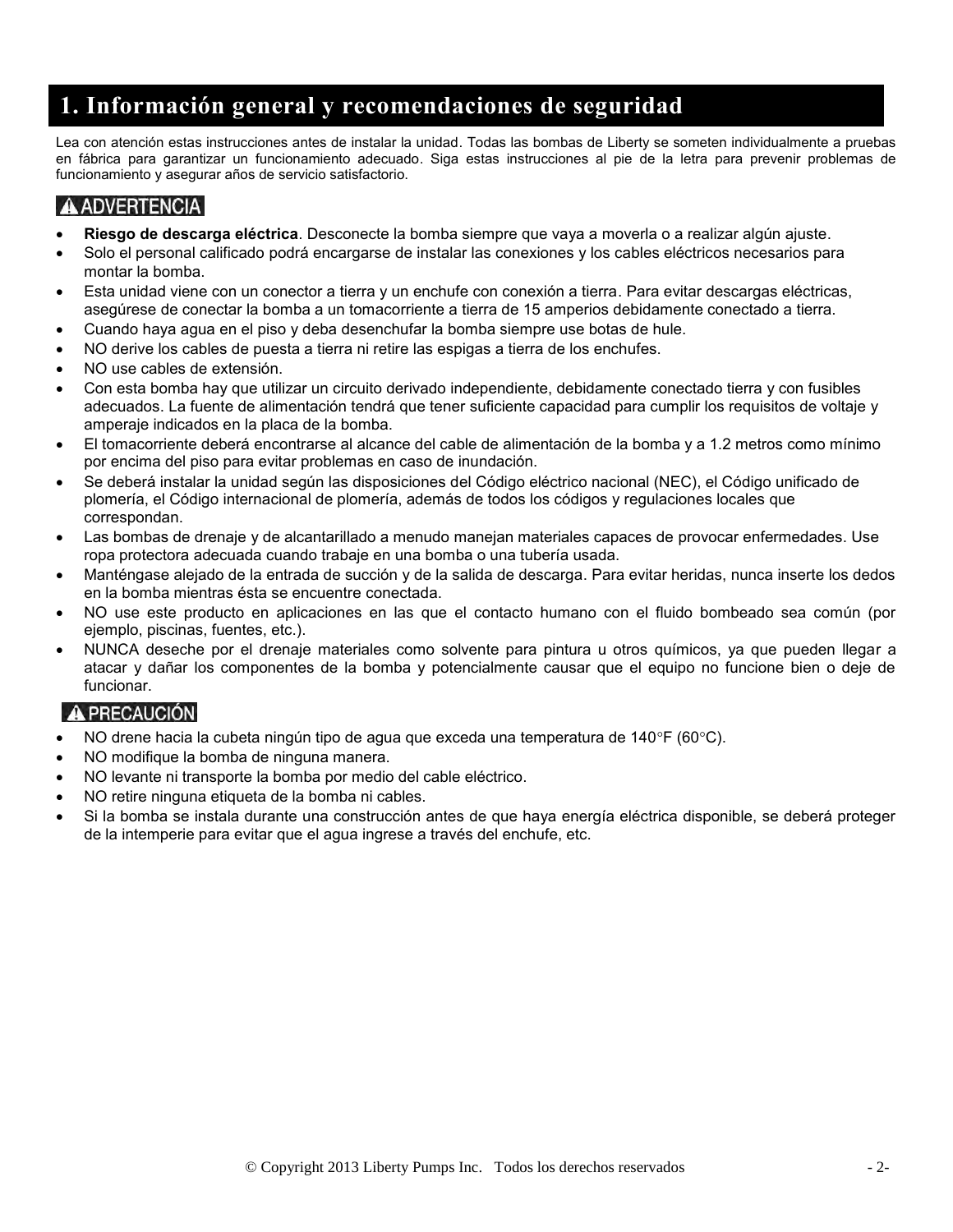## **2. Instalación**



**Fig. 1 – Instalación residencial típica** 

**Aplicación:** las cubetas SPAC-237, SPAC-457 y SPAC-S37 están diseñadas como soluciones de bombas de drenaje embutidas para aplicaciones residenciales. Estos sistemas se suministran completamente ensamblados desde la fábrica, lo que facilita su instalación.

- A. **ADMISIÓN:** las cubetas SPAC-237, SPAC-457 y SPAC-S37 se suministran con dos (2) arandelas aislantes para tuberías de admisión de 4 pulgadas. Para instalar una tubería de admisión, primero debe taladrarse con una sierra de perforación un orificio de 4 pulgadas de diámetro en la ranura de admisión que se encuentra en el lateral de la cubeta. Luego, inserte la arandela de aislamiento suministrada en la ranura del lateral del tanque donde acaba de perforar el orificio. Finalmente, pase la tubería por la arandela de aislamiento hasta que quede completamente asentada contra el tope. Si se desea una tubería de admisión adicional, repita los pasos indicados anteriormente para el lateral opuesto del tanque.
- B. **DESAGÜE:** las cubetas SPAC-237, SPAC-457 y SPAC-S37 se suministran con una tubería de desagüe de PVC, normada 40, de 1 ½ pulgada. Esta tubería de desagüe se extiende 4 pulgadas por encima de la tapa de la cubeta. Se recomienda usar un adaptador de compresión para conectar el sistema a la plomería permanente dentro de la casa. La plomería permanente debe drenar el agua hacia una zona desde donde el agua sea drenada hacia un punto alejado del edificio y los cimientos.
- C. **VÁLVULA DE RETENCIÓN:** las cubetas SPAC-237, SPAC-457 y SPAC-S37 no se suministran con válvulas de retención. Si los ciclos de la bomba son cortos, entonces se debe usar una válvula de retención. De esta manera se evita que el agua drene hacia atrás por la manguera de desagüe y dentro de la cubeta. Cuando use una válvula de retención, se debe proteger la tubería de desagüe contra temperaturas heladas instalando el desagüe a una profundidad por debajo del nivel del suelo y de la línea de congelamiento. Vea la Fig. 1
- D. **CABLE DE ALIMENTACIÓN:** el cable de alimentación de la bomba lleva un conector a tierra y un enchufe de tres (3) espigas con conexión a tierra. Se debe conectar a un tomacorriente de tres cables con fusibles independientes y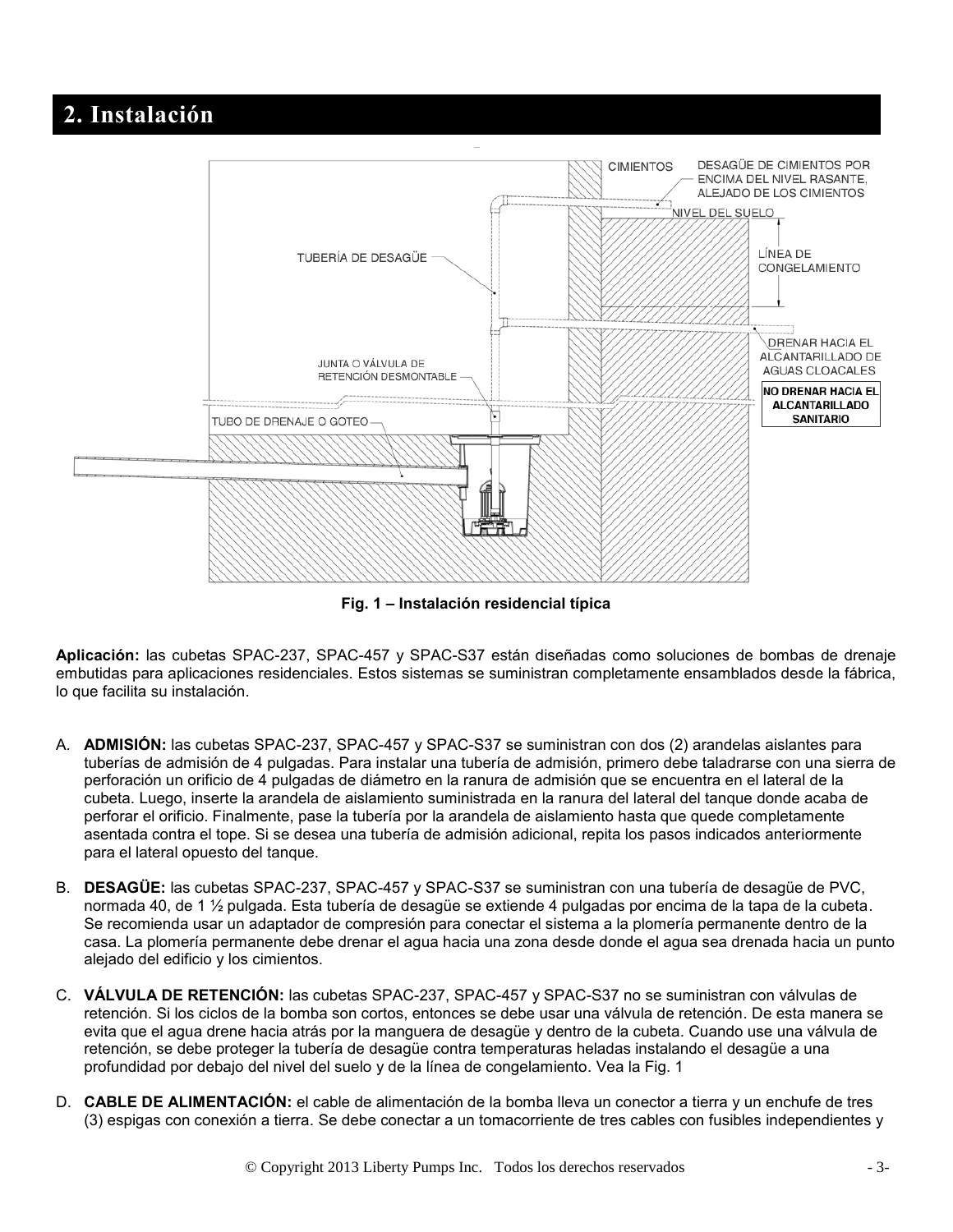conectado a tierra con una capacidad de 15 A y un voltaje adecuado de 115V. Todos los cables y conexiones deberán cumplir con el Código eléctrico nacional (NEC) y los códigos locales que correspondan.

E. **BOMBAS DE RESPALDO:** para mayor protección, considere agregar una bomba de respaldo, como la *SJ10A SumpJet* **de** *Liberty* (bomba de respaldo hidráulica) o la *441* **de** *Liberty* (bomba de respaldo operada por baterías). Si no se instala una bomba de respaldo adicional, y hay riesgo de daño a la propiedad si se produce una inundación debido a la pérdida de funcionamiento de la bomba, se debe considerar entonces la *ALM-2* **de** *Liberty* como un medio adicional de protección. Si se utiliza una alarma, se deberá conectar a un circuito eléctrico separado.



#### Curva de rendimiento de la serie SPAC a 60 Hz

Fig. 2 – Curva de rendimiento para todos los modelos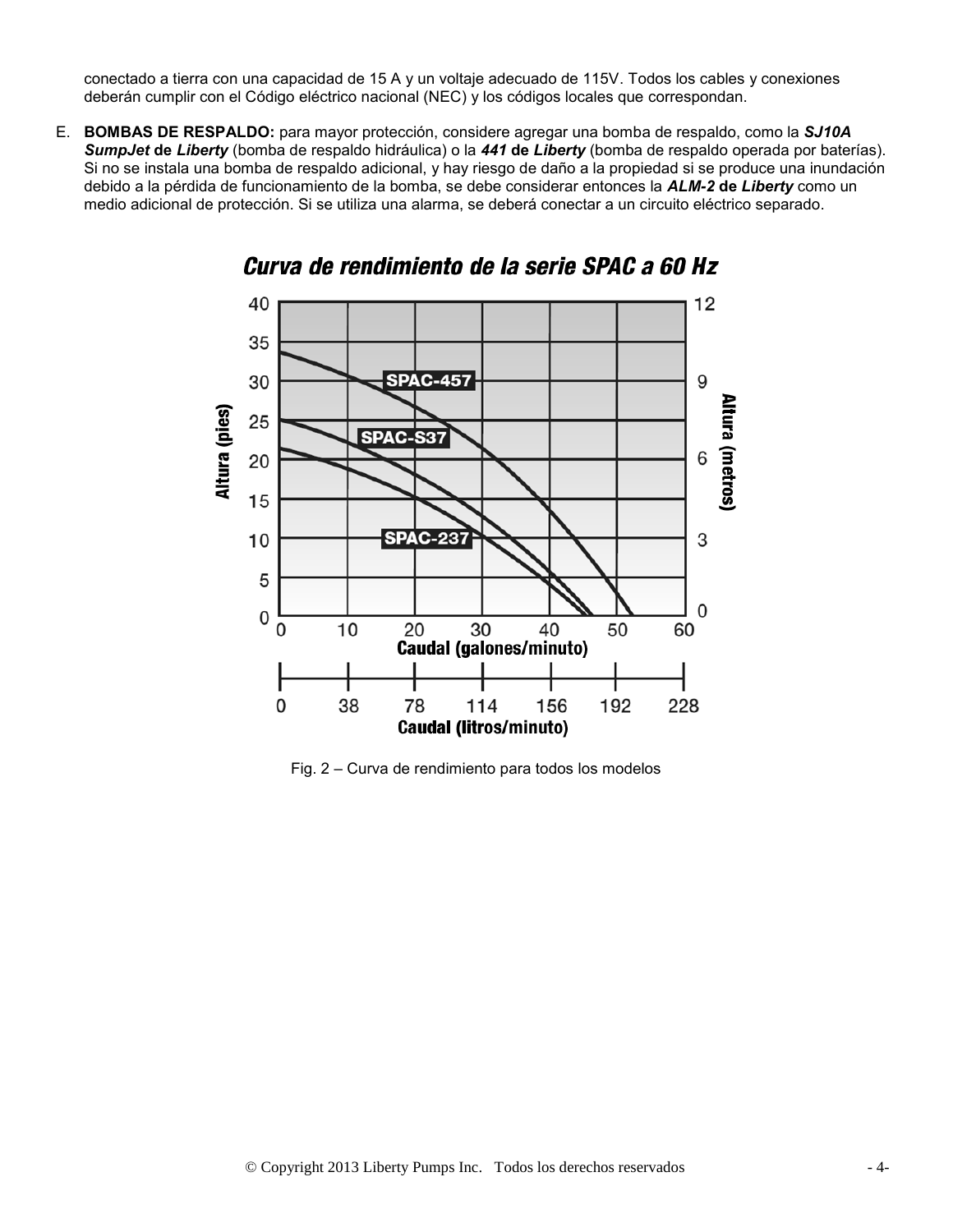## **3. Mantenimiento y diagnóstico de problemas**

Todas las bombas se someten a pruebas en fábrica para garantizar el ajuste debido y funcionamiento de la unidad. Si la unidad no funciona correctamente, vuelva a leer las instrucciones detenidamente para asegurarse de que las siguió al pie de la letra. La bomba no necesita de mantenimiento periódico, pero sus conexiones sí pueden requerir atención ocasionalmente. Los depósitos de pelusa y otros objetos extraños se deben retirar con regularidad de la cubeta.

**NOTA:** Liberty Pumps, Inc. no asume ninguna responsabilidad por daños o lesiones resultantes del desmontaje de la bomba sobre el terreno. Si el desmontaje de la bomba no lo lleva a cabo Liberty Pumps o uno de sus centros de servicio autorizados, la garantía quedará anulada.

| Problema                                            | Causa                                                                                                                                         | Solución                                                                                                                                                                                                                                    |
|-----------------------------------------------------|-----------------------------------------------------------------------------------------------------------------------------------------------|---------------------------------------------------------------------------------------------------------------------------------------------------------------------------------------------------------------------------------------------|
| La bomba no se<br>enciende                          | Se ha fundido un fusible o el flujo<br>$\bullet$<br>eléctrico se ha visto interrumpido<br>de algún otro modo; tensión<br>incorrecta.          | Compruebe que la bomba esté enchufada.<br>$\bullet$<br>Haga que un electricista compruebe que todos<br>los cables estén correctamente conectados y la<br>capacidad sea la necesaria.                                                        |
|                                                     | Interruptor de flotador defectuoso o<br>$\bullet$<br>acumulaciones en las paredes del<br>tanque que limitan el movimiento<br>del interruptor. | Verifique que el flotador se pueda mover sin<br>$\bullet$<br>impedimentos. Si el problema es que hay<br>acumulaciones que impiden el movimiento,<br>limpie el tanque y vuélvalo a instalar. De lo<br>contrario, comuníquese con la fábrica. |
| La bomba funciona o<br>zumba pero no<br>bombea      | La descarga está atascada.<br>$\bullet$                                                                                                       | Compruebe que no haya atascos en la línea de<br>$\bullet$<br>desagüe, como hielo, si la línea pasa por áreas<br>frías.                                                                                                                      |
|                                                     | Compruebe que la válvula no se<br>$\bullet$<br>haya quedado cerrada o esté mal<br>instalada.                                                  | Si la válvula está instalada, sáquela y<br>$\bullet$<br>examínela para cerciorarse de que funciona sin<br>obstrucciones y de que está bien instalada.                                                                                       |
|                                                     | Se alcanzó la altura máxima (vea la<br>Fig. 2).                                                                                               | Intente llevar la tubería a un nivel más bajo. Si<br>$\bullet$<br>no es posible, se necesita instalar una bomba<br>de mayor capacidad en la cubeta.                                                                                         |
|                                                     | El rotor de la bomba está atascado.                                                                                                           | *Desmonte el depósito y la base de la bomba.<br>$\bullet$<br>Limpie la obstrucción. Vuelva a montar la<br>bomba.                                                                                                                            |
|                                                     | Interruptor defectuoso.                                                                                                                       | Verifique que el flotador se pueda mover sin<br>$\bullet$<br>impedimentos. Si el problema es que hay<br>acumulaciones que impiden el movimiento,<br>limpie el tanque y vuélvalo a instalar. De lo<br>contrario, comuníquese con la fábrica. |
| La bomba no se<br>apaga                             | Interruptor de flotador defectuoso o<br>$\bullet$<br>acumulaciones en las paredes del<br>tanque que limitan el movimiento<br>del interruptor. | Verifique que el flotador se pueda mover sin<br>$\bullet$<br>impedimentos. Si el problema es que hay<br>acumulaciones que impiden el movimiento,<br>limpie el tanque y vuélvalo a instalar. De lo<br>contrario, comuníquese con la fábrica. |
| La bomba rocía agua<br>por el lado de la<br>carcasa | Esto es normal debido al orifico<br>$\bullet$<br>respirador de aire taladrado en la<br>fábrica.                                               | No es necesario hacer nada al respecto.<br>$\bullet$                                                                                                                                                                                        |
| La bomba hace<br>demasiado ruido                    | Material foráneo en la cavidad del<br>$\bullet$<br>rotor.                                                                                     | *Desmonte el depósito y la base de la bomba.<br>$\bullet$<br>Limpie la obstrucción. Vuelva a montar la<br>bomba.                                                                                                                            |
|                                                     | Rotor roto.                                                                                                                                   | La fábrica le puede informar sobre cómo<br>$\bullet$<br>reemplazar el rotor.                                                                                                                                                                |